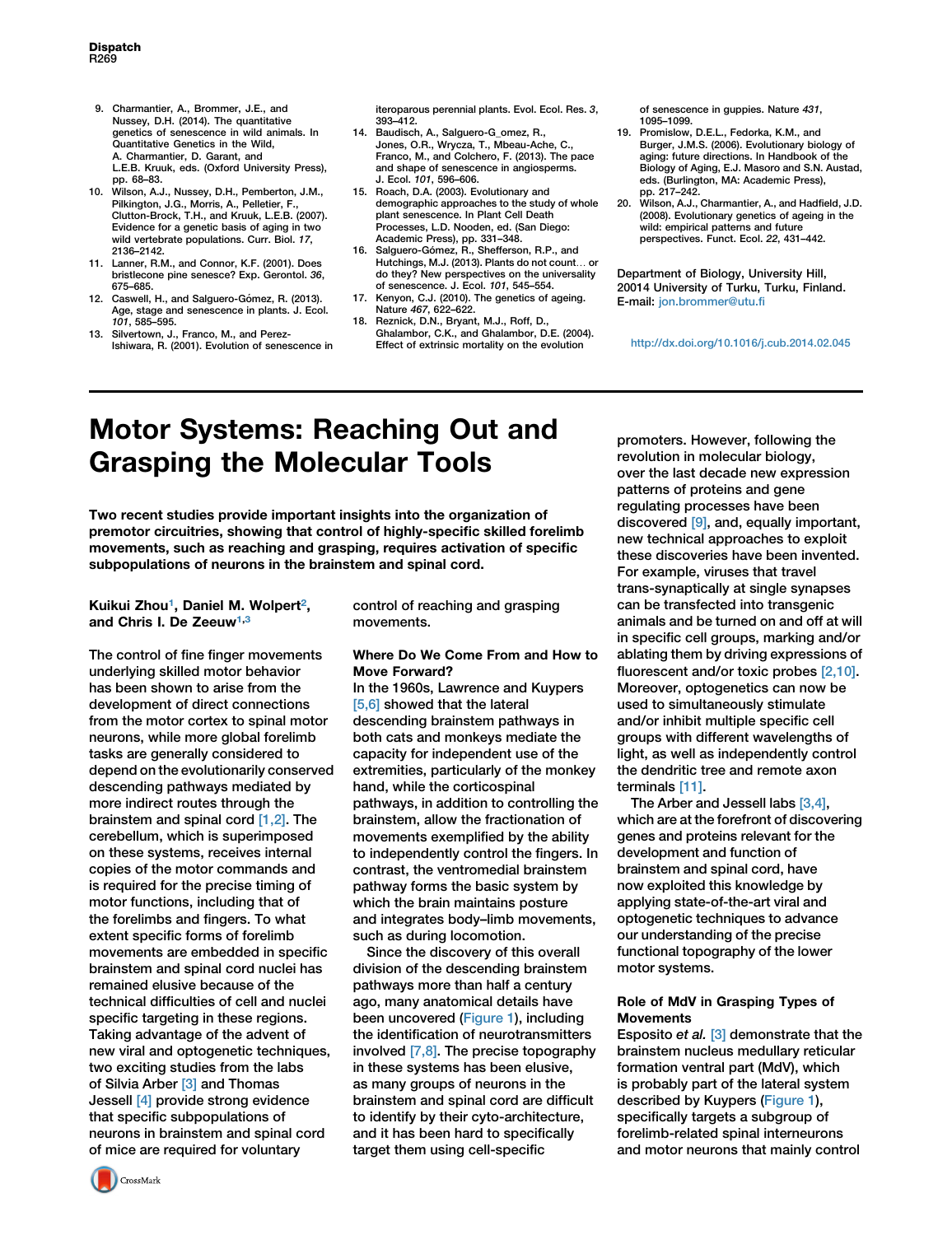<span id="page-1-0"></span>

Figure 1. Pathways involved in skilled forelimb movements.

Spinal motor circuits involved in limb movements can be activated directly by the corticospinal tract (CST; black) or indirectly by the lateral brainstem system (LBS) and medial brainstem system (MBS). The LBS comprises, for example, descending fibers from neurons in the red nucleus (RN; red) and the ventral part of the nucleus medullary reticular formation (MdV; green), whereas the MBS includes descending reticulospinal (dark green), tectospinal (orange) and vestibulospinal (cyan blue) fibers. Neurons in the MdV receive input from the motor cortex (M1), RN, superior colliculus (SC), cerebellar nuclei (CbN) and reticular formation (RetN), and in turn project mainly directly to forelimb (FL)-associated motor neurons (MN) and segmental interneurons  $(sIN)$  in the spinal cord  $[3]$ . In contrast, neurons in the lateral vestibular nuclei (VeN) innervate predominantly, but not exclusively, hindlimb (HL)-related MNs and sINs. The MNs and sINs controlling forelimb movements also receive prominent input from cervical propriospinal neurons (PNs), either directly or indirectly via a relay in the lateral reticular nucleus (LRN), cerebellar cortex (CbCx) and CbN [\[4\].](#page-2-0) Note that input from the contralateral fastigial nucleus to MdV as well as the peripheral proprioceptive input to PNs are not shown.

muscles, such as the biceps and extensor carpi radialis, that are particularly involved in grasping types of movement. In contrast to other descending pathways, such as vestibular projections, this descending projection from the MdV turns out to be highly specific, in that it only minimally projects to motor neurons innervating other forelimb muscles, such as the triceps, or to the hindlimb regions of the spinal cord. Behavioral studies following viral-genetic ablation or silencing of MdV activity confirmed that MdV has a prime role in grasping types of movement, both during locomotion and a single-pellet reaching task. Interestingly, the ability to induce acute genetic manipulations allowed the authors to show that there was no impact of motor learning preceding ablation or silencing of MdV neurons; that is, lesions equally affected the grasping phase of the single-pellet reaching task, both with and without a preceding motor learning period.

These data stand in marked contrast with the impact of motor learning preceding lesions of the cerebellar cortex. If, for example, cerebellar memories are formed with the use of eyeblink conditioning or adaptation of the vestibulo-ocular reflex just a few hours before lesioning the cerebellar cortex, the memories can still be retrieved after the lesions, presumably by engaging the cerebellar nuclei [\[12–14\].](#page-2-0) Together, these studies indicate that the cerebellar cortex is essential for the initial acquisition, but not later retrieval, of new motor behaviors, whereas MdV is essential for both acquisition and retrieval of motor behavior, albeit primarily for a particular set of forelimb movements.

#### Role of V2a-PNs in Reaching Types of Movements

Azim et al.  $[4]$  demonstrate that the V2a subpopulation of cervical propriospinal interneurons (V2a-PNs) specifically project to the lateral reticular nucleus, which operates as a precerebellar relay, as well as to a subgroup of forelimb related spinal motor neurons that is particularly involved in reaching types of movement (Figure 1). This bifurcating output raises the possibility that V2a-PNs serve as an anatomical substrate that allows internal copying of the premotor signals, especially as they receive their main input from reticulospinal neurons, which are known for their role in initiation and control of movement  $[15]$ . The authors go a long way towards elucidating this potential role by investigating the kinematics of different stages of forelimb movements, before and after manipulating either both outputs of V2a-PNs or solely the ascending input to the lateral reticular nucleus. In both

cases, they show that the reaching phase was predominantly affected. By doing so, the authors provide an elegant example of how modern optogenetics, in contrast to classical electrophysiological stimulation, can be used to selectively perturb one branch of a neuron's output while leaving the other unaffected.

Finally, using traditional lesions, Azim et al.  $[4]$  show that the ascending branch of V2a-PNs, which may provide internal copy signals to the lateral reticular nucleus, operates mainly, though not exclusively, through the cerebellum. The finding that this ascending copy of a descending command is involved in generating rapid motor responses chimes with a recent computational theory termed Optimal Feedback Control (OFC), which has started to tie together previously disparate areas such as planning, on-line control, coordination and the interaction of effort and noise [\[16\].](#page-2-0) An elegant aspect of OFC is that it avoids the need to specify hard constraints on task goals or specify a desired trajectory. Instead, OFC suggests that the central nervous system sets up time-varying feedback controllers that continuously convert sensory inputs into motor outputs, and that these are optimally tuned to the goals of the task by trading off energy consumption with accuracy constraints. Central to such a system is the monitoring of the outgoing motor command that is used to estimate the current state of the body [\[17,18\]](#page-2-0). The benefits of using copies of the motor command rather than just sensory input is two-fold: it makes state estimates more reliable by combining sensory inputs with copies of motor outputs, which both carry information about state, and it does so in a timely manner by using commands before sensory feedback could inform the CNS of movement, thereby mitigating time delays.

Although the idea of using a copy of the descending motor command for state estimation is consistent with the current study  $[4]$ , there are now a range of possible computational uses of such a copy, including as a signal to cancel re-afference, thereby filtering sensory inputs or as a signal that can drive learning. While disrupting any of these uses is likely to affect motor control, these new molecular techniques are promising in being able to dissect not only anatomical and functional